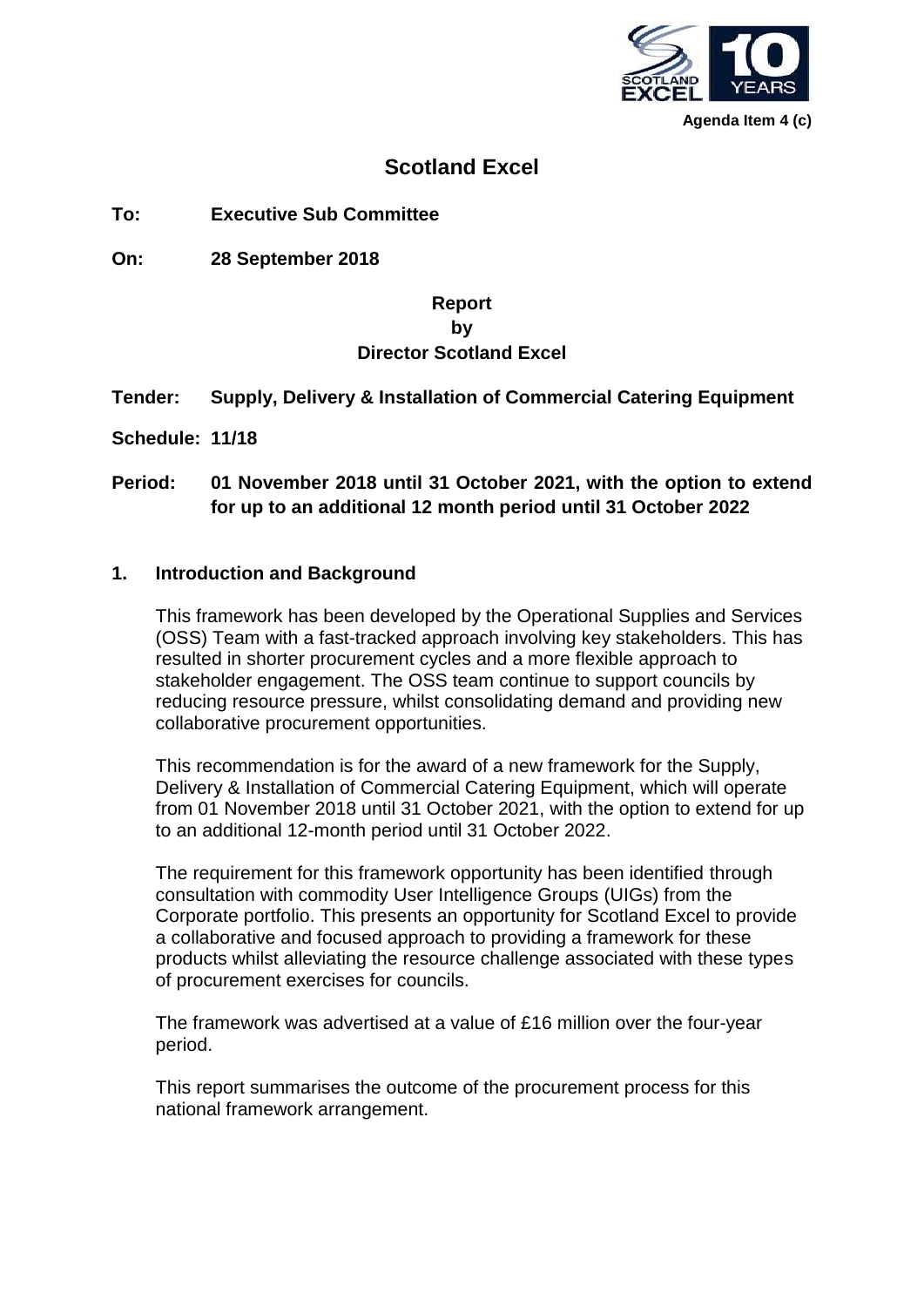## **2. Scope, Participation and Spend**

As part of the strategy development, the UIG endorsed the inclusion of 5 lots as summarised in Figure 1.

The lot structure will provide a mechanism for councils to procure a range of gas, electric and refrigerated commercial catering equipment. This includes, but is not limited to, blast chillers, combi ovens, fridges, freezers, hot and cold holding equipment, gas ranges, mixers, dishwashers and other associated products.

#### *Figure 1: Lot Structure*

| <b>Lot Number</b> | Lot Name                                 | <b>Framework Spend</b> |
|-------------------|------------------------------------------|------------------------|
|                   | Prime Cooking Equipment                  | 20%                    |
|                   | Warewashing Equipment                    | 20%                    |
|                   | <b>Refrigeration Equipment</b>           | 20%                    |
|                   | Heated, Ambient and Refrigerated Display | 20%                    |
|                   | <b>Food Preparation Equipment</b>        | 20%                    |

#### **3. Procurement Process**

A Prior Information Notice (PIN) was published on 23 April 2018 with 52 companies expressing an interest in the opportunity. As a result of these expressions of interest 13 meetings were held with potential suppliers to discuss the scope of the framework.

As a matter of best practice and to ensure that the framework aligned with council requirements, consultation was conducted to understand their service requirements and current purchasing practices.

To ensure maximum competition, an open tender process was used, and this was advertised in the Official Journal of the European Union and the Public Contracts Scotland portal on 05 July 2018. The tender process was conducted using the Public Contracts Scotland Tender (PCS-T) system.

The procurement process followed a two-stage tendering procedure. Stage one, Qualification, was conducted using the European Single Procurement Document (ESPD). Within the ESPD, tenderers were required to answer a set of exclusionary questions along with providing details and/or acknowledgement of insurance, financial standing, quality management, health and safety, and environmental management policies and/or procedures.

At the second stage of the process, offers were evaluated against the following criteria and weightings for all lots:

| Commercial | 80%        |
|------------|------------|
| Technical  | <b>20%</b> |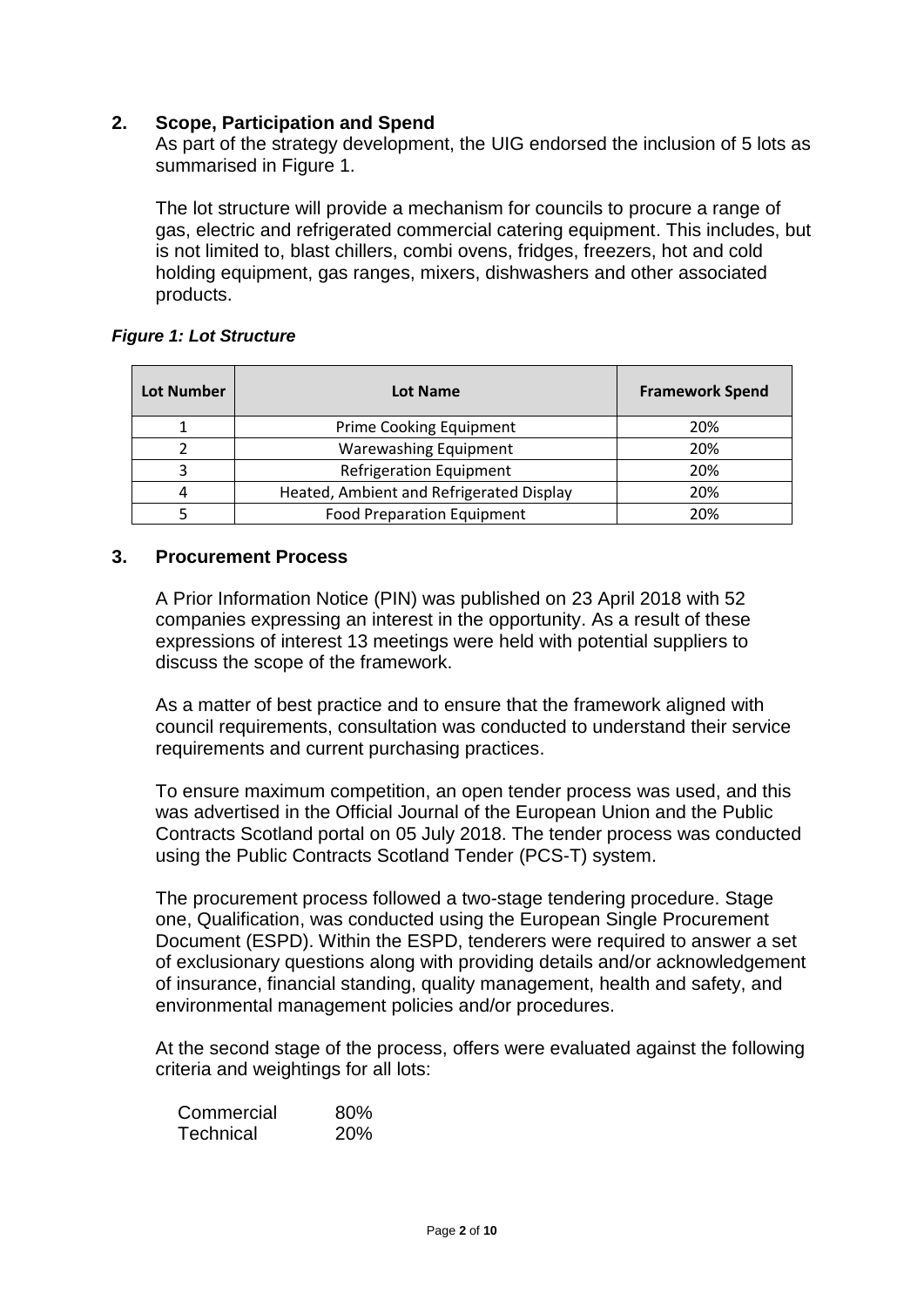Tenderers were required to indicate which lots that they were bidding for, and the councils which they had an ability to service.

Tenderers were invited to bid on the following basis;

- In the commercial section, a national net delivered product price & national net installation price for each product listed within the Schedule of Offer for each lot;
- In the technical section, scored method statements on customer service, fair work practices, innovation & added value and sustainability. In addition to these method statements, a scored question was also asked in relation to the commitments bidders would make in respect to community benefits.

#### *Figure 2: Technical Section Scoring Matrix*

| <b>Question</b>                               | <b>Maximum Score Available</b> |
|-----------------------------------------------|--------------------------------|
| <b>Community Benefits</b>                     |                                |
| <b>Customer Service</b>                       |                                |
| Fair Work Practices including the Living Wage |                                |
| Innovation & Added Value                      |                                |
| Sustainability                                |                                |

## **4. Report on Offers Received**

The tender document was accessed by 34 organisations, with 19 of these submitting an offer.

A summary of all offers received from tenderers, and their SME status is outlined in Appendix 1.

Following a full evaluation of compliant offers, scoring was completed, and Appendix 2 confirms the scoring achieved by each tenderer.

#### **5. Recommendations**

Based on the evaluation undertaken in line with the criteria and weightings set out above, it is recommended that a multiple supplier framework agreement is awarded to the 14 tenderers outlined in Appendix 2.

Of the 14 recommended suppliers;

- 9 are classified as a medium sized business
- 2 are classified as a small business, and;
- 1 is classified as a micro business

Of the 14 recommended suppliers, 4 are based in Scotland, supporting the Scottish economy.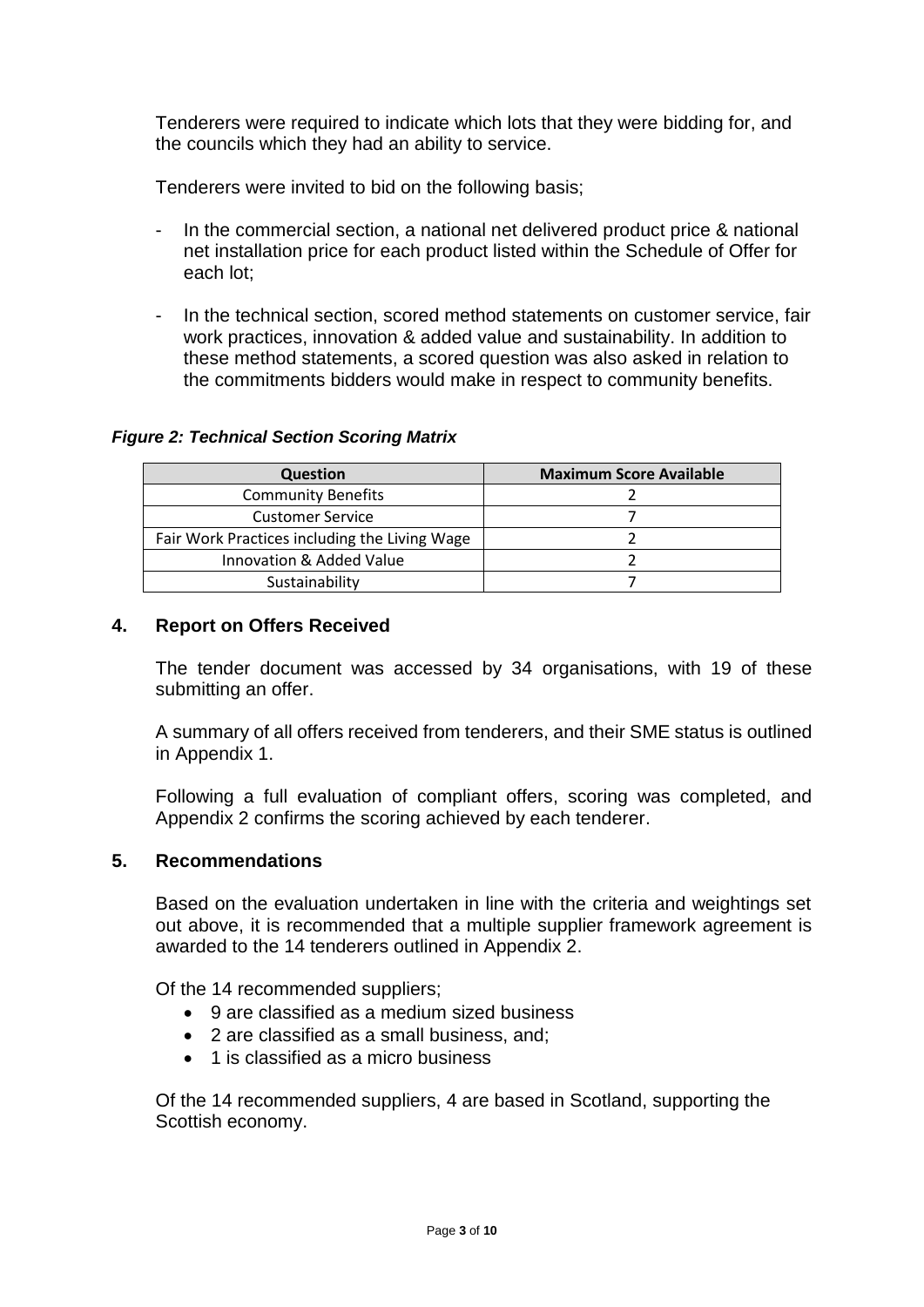These suppliers provide the range of products and services required by councils, as well as representing best value.

## **6. Benefits**

## **Savings**

The projected average saving across all councils is forecasted at 9.9%, which equates to an estimated saving of approximately £397,000 per annum, based on current spend forecasts. This projection was calculated by benchmarking the lowest offer received against an average of the other prices tendered.

Savings that can be achieved will depend on individual councils purchasing patterns.

## **Price Stability**

Suppliers have accepted as part of the terms & conditions of the framework that they will hold prices firm for the first 12 months of the contract.

After the initial 12-month period, suppliers may submit a request for a price variance on an annual basis. Suppliers may submit a price decrease at any time throughout the duration of the framework.

## **Sustainable Procurement Benefits**

## **Community Benefits**

Community benefits attained as part of this framework will be delivered at a local level for each council and would be aligned to the Scottish Government's National Indicators.

Of the 14 recommended suppliers, 13 have confirmed their commitment to Scotland Excel's community benefits approach for this framework. The supplier who has not committed to this has not done so due to their holistic approach taken to community benefits across the frameworks they are part of.

Examples of benefits which may be offered as part of this framework include:

- Fundraising event for external charities / initiatives within the council area;
- Engage in community projects for a minimum of 10 hours;
- Work placements to school students from council area;
- Offer training sessions to wider community within the council are (nonemployees / school children);
- Employability workshop or event in a school, college or group within the council area;
- Donation of materials and / or labour to support community projects;
- Sponsorship of sports team or community events;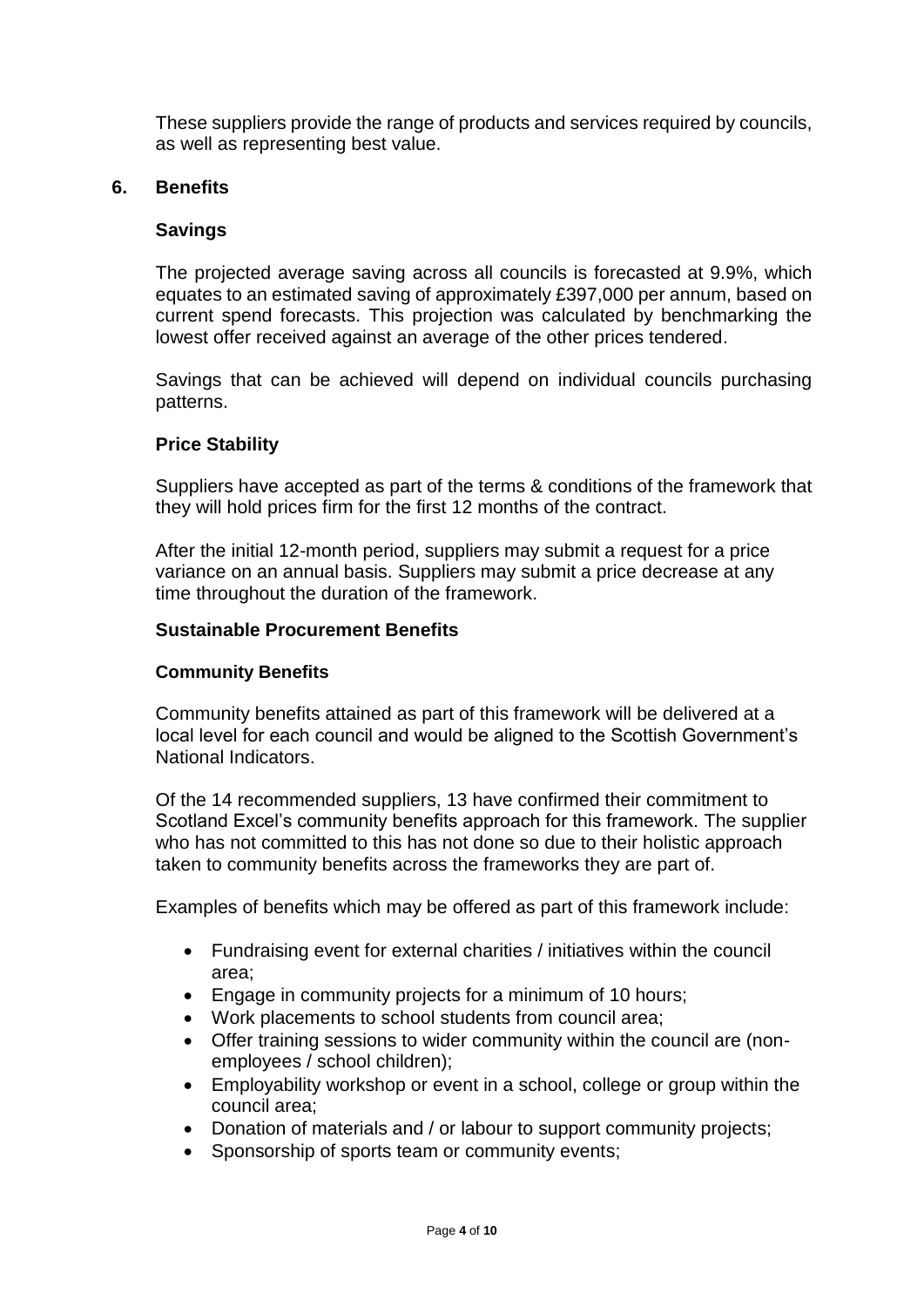- Recruit a modern (or other approved) apprentice from within the council area; and
- Recruit one person from with the council area.

Scotland Excel will support delivery of these commitments during the lifetime of the framework through the contract and supplier management programme. These benefits will also be reported through six monthly contract management returns.

## **Fair Work Practices**

For information, tenderers were also asked to confirm their approach to fair work practices and the Scottish Living Wage. The status of all 14 tenderers is summarised in Figure 3.

#### *Figure 3: Living Wage Status*

| <b>Living Wage Status</b>               | <b>Number of Recommended Suppliers</b> |
|-----------------------------------------|----------------------------------------|
| Accredited Living Wage Employer         | 6                                      |
| Not Accredited Living Wage Employer but | 6                                      |
| currently pay the Living Wage to all    |                                        |
| employees (except volunteers,           |                                        |
| apprentices and interns)                |                                        |
| Not Accredited Living Wage Employer and |                                        |
| currently do not pay the Living Wage to |                                        |
| all employees                           |                                        |

## **Sustainability**

Suppliers were asked to complete a method statement relating to sustainability in areas such as end of life considerations, waste reduction & environmental considerations, transportation, stock holding and supply chain.

Some end of life, waste reduction & environmental consideration approaches offered include recycling and reuse of equipment or parts, waste segregation, donation of machines to charities and compliance with the Waste Electrical and Electronic Equipment (WEEE) Directive.

Suppliers also advised they consider route planning to ensure minimal mileage and use Euro 6 standard vehicles for delivery of products.

Suppliers provided details on how they monitor stock holding and supply chain. Suppliers advised they regularly conduct supplier assessments to ensure fair working practises and ensure their suppliers are conforming to ISO 14001 regulations.

All suppliers recommended for award onto the framework responded that they are committed to providing a sustainable service.

## **7. Contract Mobilisation and Management**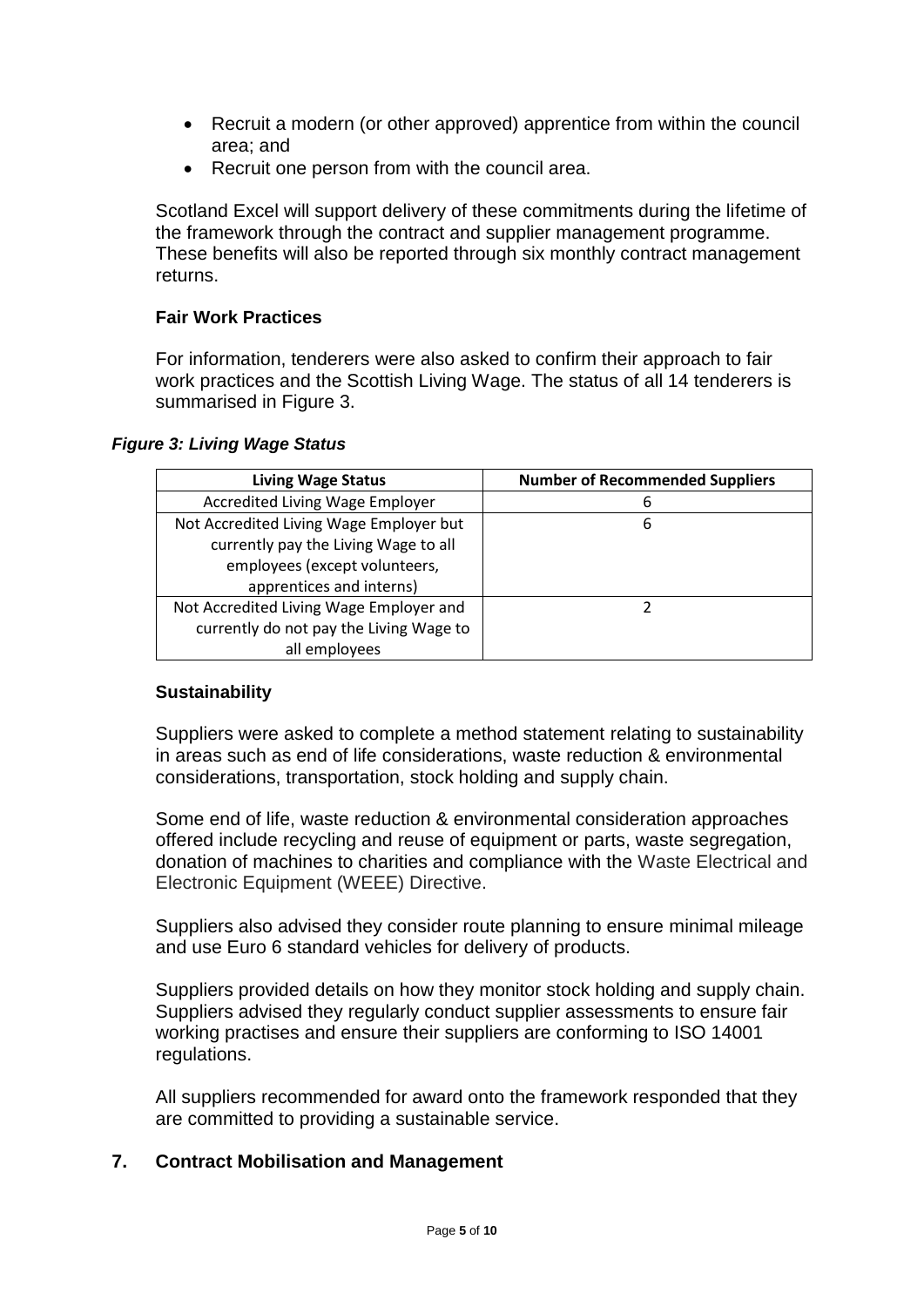Both suppliers and participating members will be issued with a mobilisation pack containing information relating to the operation of the framework, roles and responsibilities, management information requirements and community benefits commitments.

In accordance with Scotland Excel's established contract and supplier management programme, this framework has been classified as a level 3 arrangement in terms of both risk and spend. As such, Scotland Excel will conduct annual review meetings with suppliers, whilst monitoring management information and community benefits associated with this framework.

#### **8. Summary**

This framework for the Supply, Delivery & Installation of Commercial Catering Equipment aims to maximise collaboration, consolidate demand and deliver best value. A range of benefits can be reported in relation to savings, price stability, community benefits and sustainability.

The Executive Sub Committee is requested to approve the recommendation to award placings on this framework to the suppliers as detailed in Appendix 2.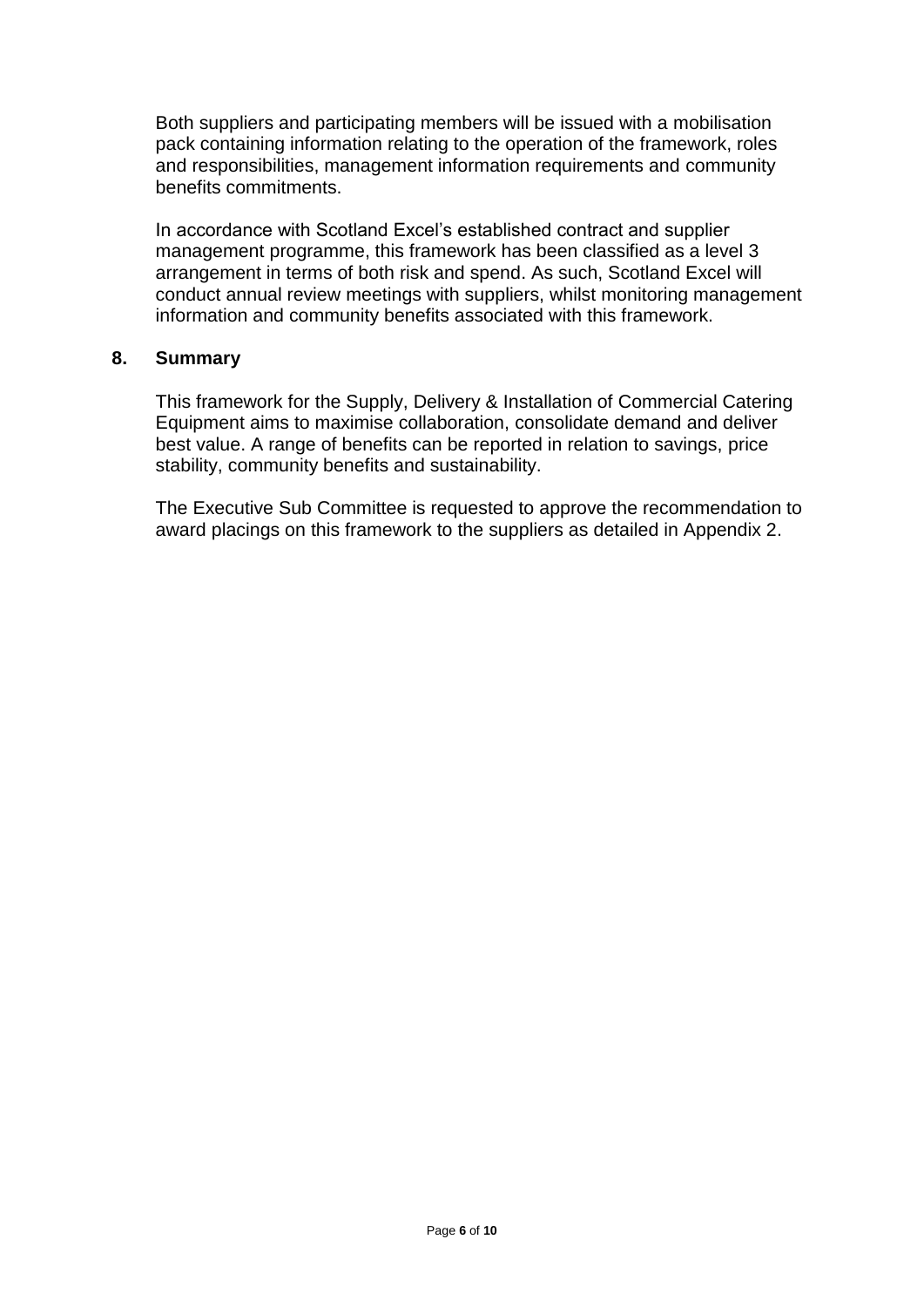# **Appendix 1 – List of Tenderers with SME status**

| <b>Tenderer</b>                                                   | <b>SME Status</b> | <b>Location</b>                 | Lots<br><b>Tendered</b> |
|-------------------------------------------------------------------|-------------------|---------------------------------|-------------------------|
| AFE Group Limited T/A Williams<br>Refrigeration                   | Medium            | King's Lynn, Norfolk            | 3,4                     |
| AFE Group Limited T/A Falcon<br>Foodservice Equipment             | Medium            | King's Lynn, Norfolk            | $\mathbf{1}$            |
| Airedale Catering Equipment<br>Limited                            | Medium            | Bradford, West Yorkshire        | 1,2,3,4,5               |
| <b>BGL Rieber Limited</b>                                         | Small             | Melksham, Wiltshire             | $\mathbf{1}$            |
| Brakes Bros Ltd T/A Brakes<br><b>Catering Equipment</b>           | Large             | Ashford, Kent                   | 1,2,3,4,5               |
| <b>Burlodge Limited</b>                                           | Small             | Chessington, Surrey             | 1                       |
| C & M (Environmental) Limited                                     | Medium            | Glasgow, Glasgow                | 3                       |
| <b>Electrical Catering Services</b><br>Limited                    | Micro             | Clarkston, East<br>Renfrewshire | 1, 2, 3, 4              |
| <b>Fast Fixx Catering Engineers</b><br>Limited                    | Small             | Clarkston, East<br>Renfrewshire | 1,2,3,4,5               |
| <b>Instock Ltd</b>                                                | Medium            | Aberdeen, Aberdeenshire         | 1,2,3,4,5               |
| ITW Limited T/A Foster<br>Refrigerator                            | Medium            | Egham, Surrey                   | 3                       |
| ITW Ltd T/A Hobart UK                                             | Medium            | Egham, Surrey                   | 1,2                     |
| <b>JLA Limited</b>                                                | Large             | Ripponden, West Yorkshire       | 1, 2, 3, 4              |
| Lovat's Catering Engineering<br>Service Limited T/A Lovat's Group | Small             | Kirkcaldy, Fife                 | 1,2,3,4,5               |
| Meiko UK Limited                                                  | Medium            | Slough, Berkshire               | $\overline{2}$          |
| ScoMac Catering Equipment Ltd                                     | Medium            | Burntwood, Staffordshire        | 1,2,3,4,5               |
| <b>Stephens Catering Equipment</b><br><b>Company Limited</b>      | Medium            | Ballymena, County Antrim        | 1,2,3,4,5               |
| The Acme Facilities Group Limited                                 | Medium            | London, London                  | 1,2,3,4,5               |
| Victor Manufacturing Limited                                      | Medium            | Bradford, West Yorkshire        | 4                       |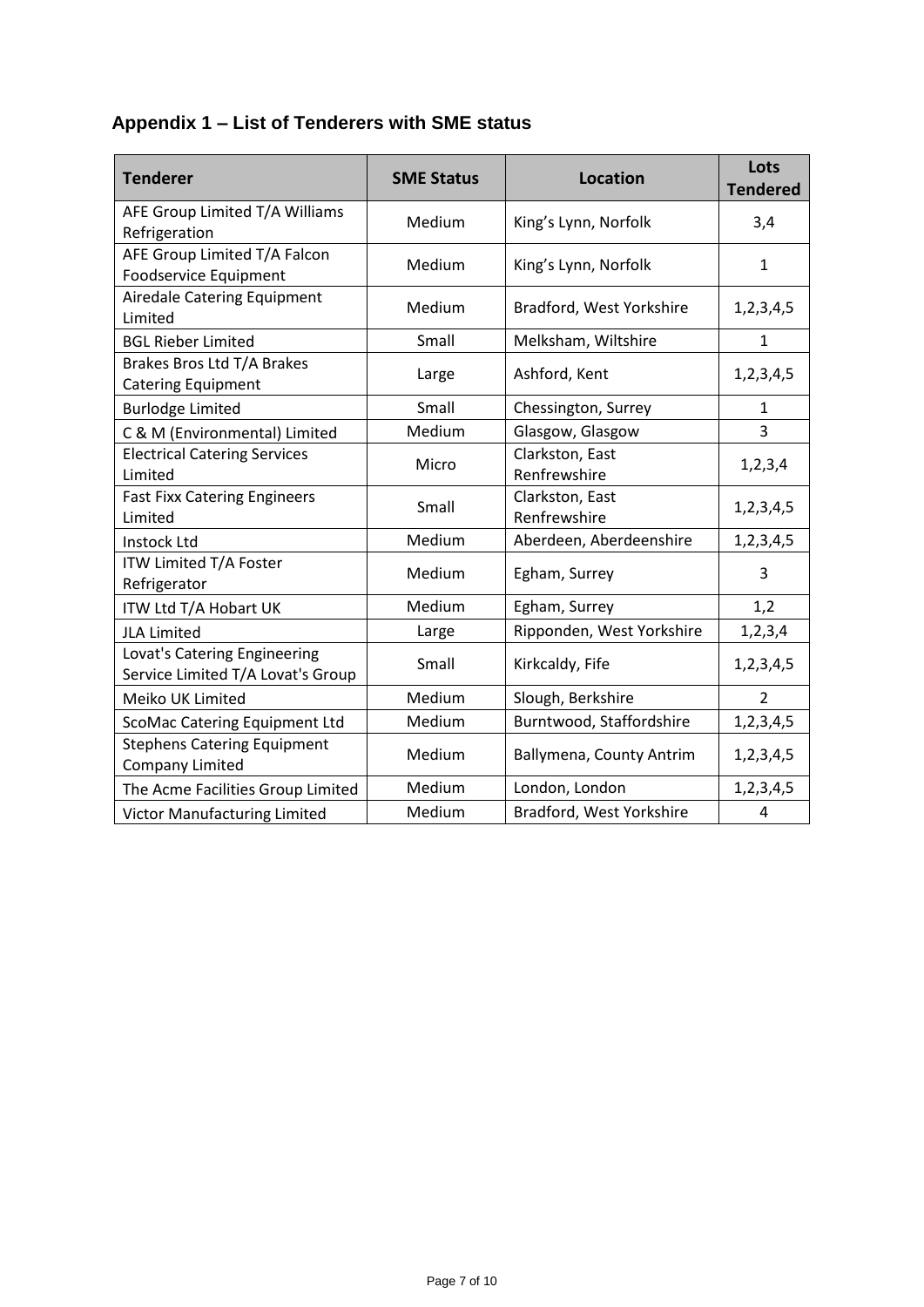# **Appendix 2 - Scoring and Recommendations**

| Lot 1 - Prime Cooking Equipment                               |              |                     |
|---------------------------------------------------------------|--------------|---------------------|
| <b>Tenderer</b>                                               | <b>Score</b> | Awarded<br>(Yes/No) |
| Airedale Catering Equipment Limited                           | 75.96        | Yes                 |
| Lovat's Catering Engineering Service Limited TA Lovat's Group | 75.36        | Yes                 |
| Instock Ltd                                                   | 74.85        | Yes                 |
| <b>Electrical Catering Services Limited</b>                   | 73.03        | <b>Yes</b>          |
| ITW Limited TA Hobart UK                                      | 71.68        | <b>Yes</b>          |
| ScoMac Catering Equipment Limited                             | 71.22        | <b>Yes</b>          |
| Stephens Catering Equipment Company Limited                   | 65.09        | <b>Yes</b>          |
| <b>Fast Fixx Catering Engineers Limited</b>                   | 63.86        | <b>Yes</b>          |
| <b>JLA Limited</b>                                            | 63.84        | Yes                 |
| Brake Bros Limited TA Brakes Catering Equipment               | 58.77        | <b>Yes</b>          |
| The Acme Facilities Group Limited                             | 55.30        | Yes                 |
| AFE Group TA Falcon Foodservice Equipment                     | 48.30        | No                  |
| <b>BGL Rieber Limited</b>                                     | 47.24        | No                  |
| <b>Burlodge Limited</b>                                       | <b>NC</b>    | No                  |

(NC denotes non-compliant supplier)

| Lot 2 - Warewashing Equipment                                 |              |          |
|---------------------------------------------------------------|--------------|----------|
|                                                               |              | Awarded  |
| <b>Tenderer</b>                                               | <b>Score</b> | (Yes/No) |
| Lovat's Catering Engineering Service Limited TA Lovat's Group | 82.48        | Yes      |
| <b>Electrical Catering Services Limited</b>                   | 82.00        | Yes      |
| <b>JLA Limited</b>                                            | 72.14        | Yes      |
| Instock Ltd                                                   | 71.87        | Yes      |
| ScoMac Catering Equipment Limited                             | 71.37        | Yes      |
| Airedale Catering Equipment Limited                           | 69.40        | Yes      |
| The Acme Facilities Group Limited                             | 67.55        | Yes      |
| <b>Fast Fixx Catering Engineers Limited</b>                   | 64.98        | Yes      |
| Meiko UK Limited                                              | 62.93        | Yes      |
| <b>ITW Limited TA Hobart UK</b>                               | 56.52        | Yes      |
| Brake Bros Limited TA Brakes Catering Equipment               | 53.98        | Yes      |
| Stephens Catering Equipment Company Limited                   | 49.17        | Yes      |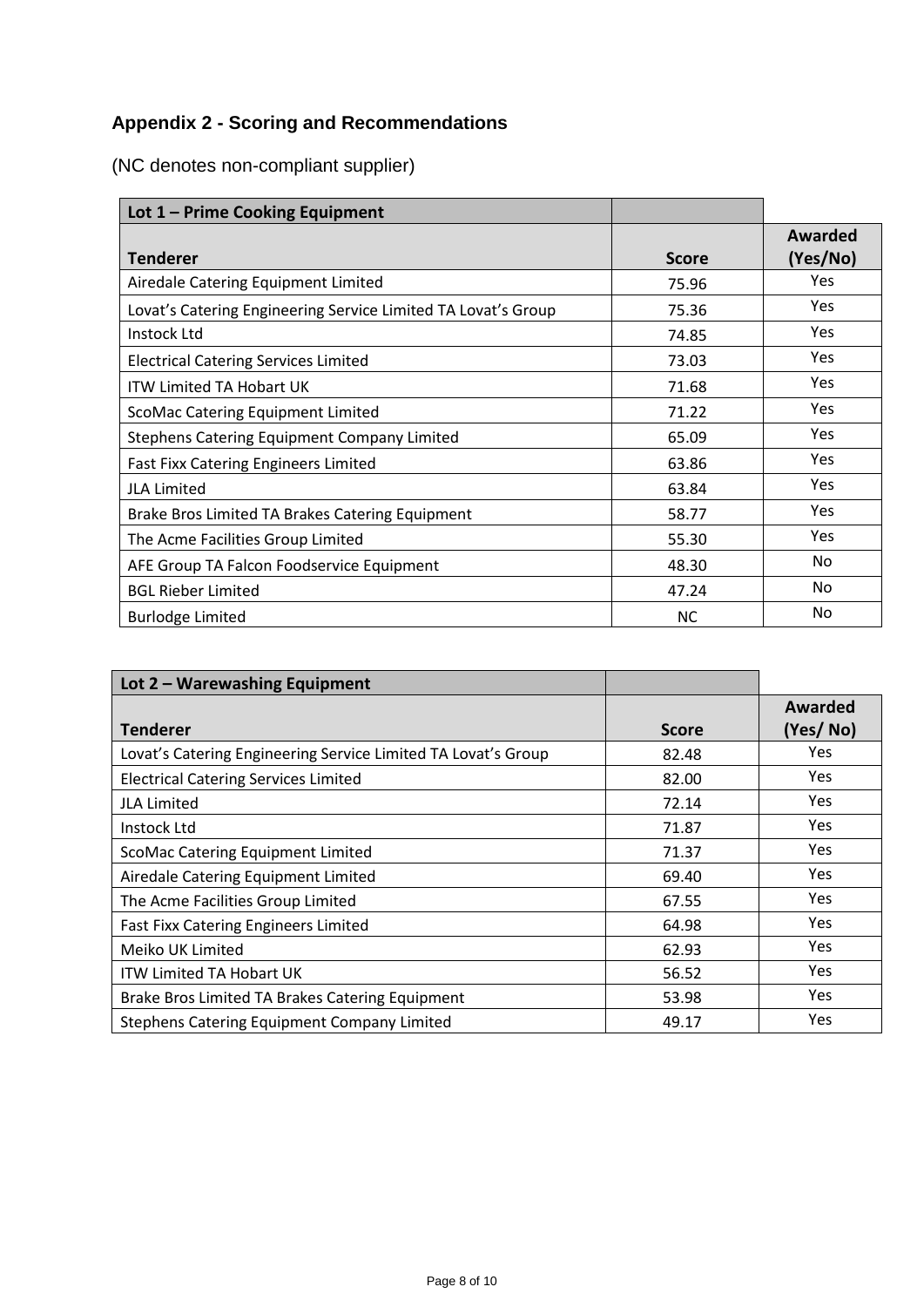| Lot 3 - Refrigeration Equipment                               |                    |                |
|---------------------------------------------------------------|--------------------|----------------|
|                                                               |                    | <b>Awarded</b> |
| <b>Tenderer</b>                                               | <b>Score</b>       | (Yes/No)       |
| Lovat's Catering Engineering Service Limited TA Lovat's Group | 86.76              | Yes            |
| <b>Instock Ltd</b>                                            | 86.25              | <b>Yes</b>     |
| The Acme Facilities Group Limited                             | 79.39              | <b>Yes</b>     |
| ITW Limited TA Fosters Refrigerator                           | 73.18              | <b>Yes</b>     |
| Airedale Catering Equipment Limited                           | 72.89              | Yes            |
| <b>Stephens Catering Equipment Company Limited</b>            | 67.62              | Yes            |
| <b>Fast Fixx Catering Engineers Limited</b>                   | 64.39              | Yes            |
| ScoMac Catering Equipment Limited                             | 64.19              | Yes            |
| <b>JLA Limited</b>                                            | 61.79              | <b>Yes</b>     |
| Brake Bros Limited TA Brakes Catering Equipment               | 60.85              | <b>Yes</b>     |
|                                                               | 53.67              | <b>No</b>      |
|                                                               | It should be noted |                |
|                                                               | this bid has not   |                |
|                                                               | been properly      |                |
|                                                               | authorised by the  |                |
| AFE Group TA Williams Refrigeration                           | bidder             |                |
| <b>Electrical Catering Services Limited</b>                   | 50.37              | <b>No</b>      |
| C & M Environmental Limited                                   | <b>NC</b>          | No             |

| Lot 4 - Heated, Ambient and Refrigerated Display              |                    |            |
|---------------------------------------------------------------|--------------------|------------|
|                                                               |                    | Awarded    |
| <b>Tenderer</b>                                               | <b>Score</b>       | (Yes/No)   |
| Stephens Catering Equipment Company Limited                   | 91.00              | Yes        |
| Brake Bros Limited TA Brakes Catering Equipment               | 84.95              | <b>Yes</b> |
| Airedale Catering Equipment Limited                           | 80.82              | Yes        |
| Lovat's Catering Engineering Service Limited TA Lovat's Group | 80.28              | Yes        |
| <b>Instock Ltd</b>                                            | 80.28              | <b>Yes</b> |
| ScoMac Catering Equipment Limited                             | 78.83              | Yes        |
| The Acme Facilities Group Limited                             | 72.58              | <b>Yes</b> |
| <b>JLA Limited</b>                                            | 70.42              | <b>Yes</b> |
| <b>Electrical Catering Services Limited</b>                   | 61.12              | <b>Yes</b> |
| Victor Manufacturing Limited                                  | 60.26              | <b>Yes</b> |
| <b>Fast Fixx Catering Engineers Limited</b>                   | 58.44              | Yes        |
|                                                               | 48.75              | <b>No</b>  |
|                                                               | It should be noted |            |
|                                                               | this bid has not   |            |
|                                                               | been properly      |            |
|                                                               | authorised by the  |            |
| AFE Group TA Williams Refrigeration                           | bidder             |            |